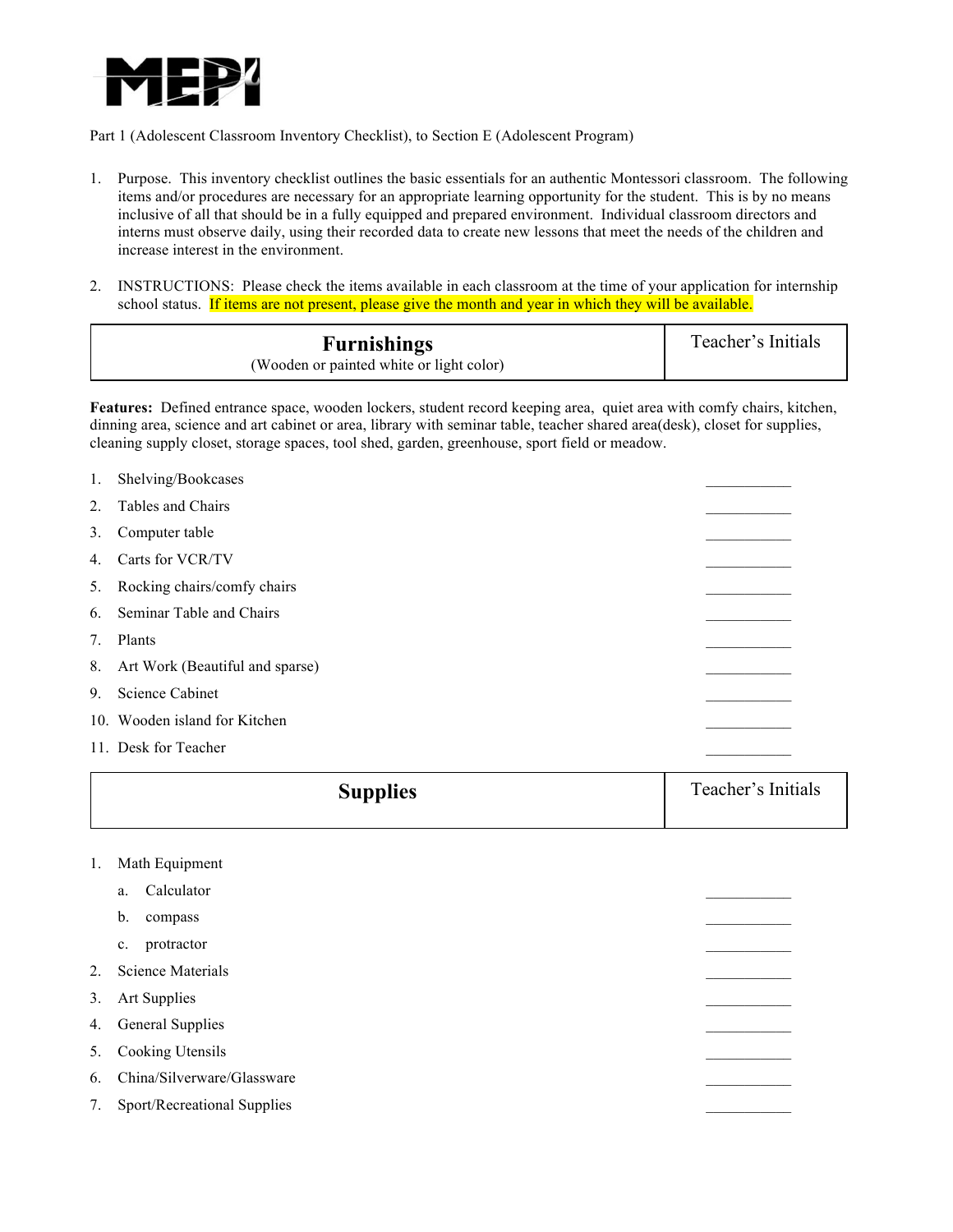## II-2-E-1-1

Part 1 (Adolescent Classroom Inventory Checklist), to Section E (Adolescent Program), to Chapter 2 (Schools), to Book II (Procedures), to Standards and Procedures Manual of Montessori Educational Programs International, *with change 6 August 15, 2004*

|    | <b>Supplies</b>            | Teacher's Initials |
|----|----------------------------|--------------------|
| 8. | <b>Cleaning Supplies</b>   |                    |
| 9. | Outdoor supplies and Tools |                    |
|    | Equipment                  | Teacher's Initials |
| 1. | Computers                  |                    |
|    | Software<br>a.             |                    |
|    | Projector<br>$\mathbf b$ . |                    |
|    | Printers<br>$c_{-}$        |                    |
|    | Scanner<br>d.              |                    |
| 2. | <b>TV/VCR</b>              |                    |
| 3. | CD player                  |                    |
| 4. | Copy Machine               |                    |
| 5. | Screen                     |                    |
|    | <b>Transportation</b>      | Teacher's Initials |

- 1. Van  $\blacksquare$
- 2. Bus Rental

|         | <b>Outdoors</b>                                      | Teacher's Initials |
|---------|------------------------------------------------------|--------------------|
| $1_{-}$ | Picnic Tables                                        |                    |
| 2.      | Benches                                              |                    |
| 3.      | Gardens                                              |                    |
| 4.      | Greenhouse                                           |                    |
| $5_{-}$ | Tool shed                                            |                    |
| 6.      | Pond                                                 |                    |
| 7.      | Sports Area                                          |                    |
| 8.      | Undeveloped Area preferably with woods or plant life |                    |